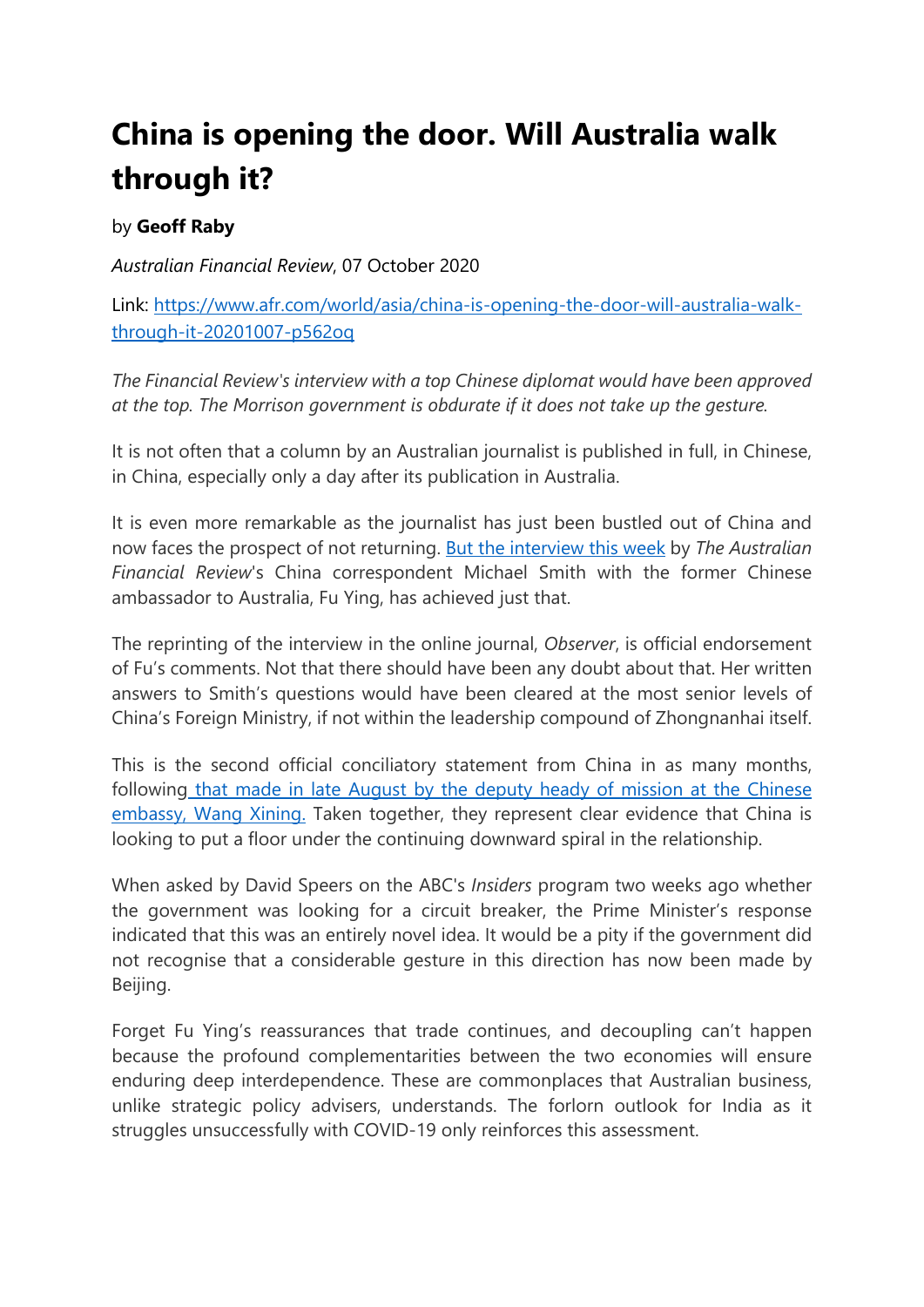In the face of what everyone knows to be true, it is her statement that relations are not frozen and ministerial level contact has not been blocked that is most noteworthy. It is clearly absurd. She knows otherwise. Trade Minister Simon Birmingham never tires [of confirming the freeze,](https://www.afr.com/link/follow-20180101-p55vh6) albeit in the most balanced and polite terms possible, given the circumstances.

If the fiction that China has not rejected ministerial approaches is maintained, then no backdown is required. If there's nothing to change, then there is no loss of face for either side. This is important and needs to be understood on the Australian side. In terms of diplomacy with China, it is a big conciliatory gesture to open the way to reengagement.

Ministerial-level contact needs to be resumed before engagement can occur on issues of mutual interest and concern. Ministerial discussions are a necessary precursor to leader-to-leader talks. Meetings between leaders are essential to getting things done. Such is the hierarchical structure of the Chinese political system.

## **Australian response**

Whether Canberra wishes to find a way back to some normalcy in the relationship – such as all other countries maintain – is, however, moot.

China's recent effort with Xining's speech was rebuffed. The day after his Press Club appearance, the Scott Morrison announced a proposed Foreign Relations Bill intended to ensure Commonwealth primacy over the states in foreign relations.

China is the main target and, specifically, the Andrews government signing [Victoria up](https://www.afr.com/link/follow-20180101-p55q5q)  [to some Belt and Road MOUs.](https://www.afr.com/link/follow-20180101-p55q5q) The Prime Minister has even promised to "tear up" retrospectively certain agreements. Universities have also been caught up in this, with Confucius Institutes and scientific collaboration agreements the prime targets.

Since the opposition is like a rabbit in the headlights over China, it is not possible to probe the government to understand if the timing of the announcement was a deliberate conscientious reaction to Beijing's overtures, or just one of those Canberra things where an announcement had been programmed into the diary and no one thought about the broader foreign policy implications of continuing with it at that time.

That it was calculated, rather than inertia, is however consistent with the government's tactical approach over the past six months of finding issues with which to hit back at China. This particular one, also served the dual purpose of taking on the Andrews Labor government in Victoria.

Beijing has usually cut Canberra a fair bit of slack for its tin ear when it comes to subtle diplomatic messaging, which some might otherwise see as obduracy. The